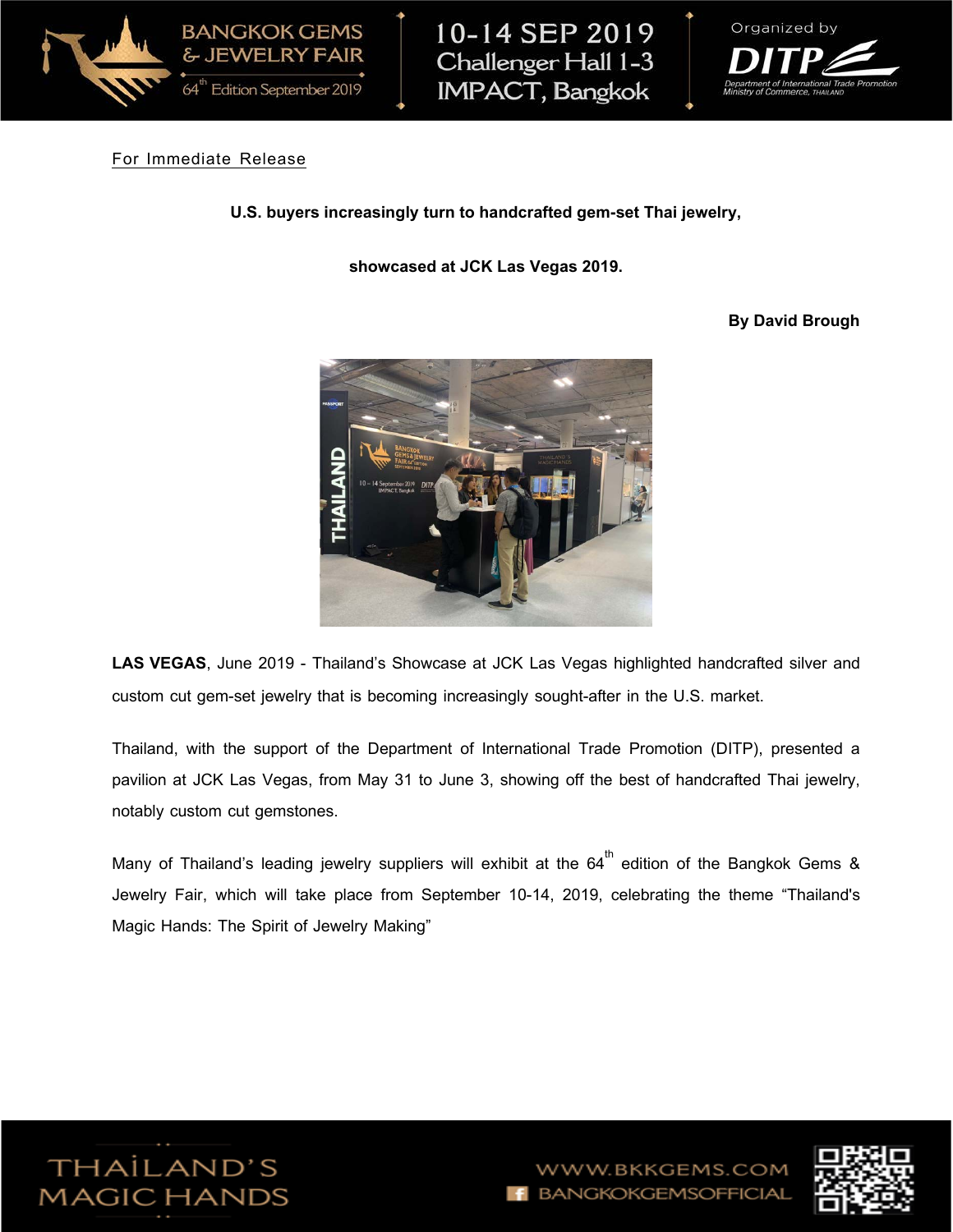

10-14 SEP 2019 Challenger Hall 1-3 **IMPACT, Bangkok** 





Kwanapa Phivnil, Executive Director of Thai Trade Center, Los Angeles reveals that US market looks for jewelry that is outstanding both in quality and uniqueness and jewelry from Thailand can meet this expectation. "As we can see from the Thailand Pavilion at JCK Las Vegas this year, we have received high attention from the buyers, especially in the part of silver jewelry created by Thai craftsmen as well colored gemstone jewelry."

"In addition, smart jewelry or jewelry that has technology combined are more interesting in US market. Thai craftsmen are already renowned for their sophistication and outstanding production skills. If they are able to combine beauty design with functionality into unique jewelry, it would make Thai jewelry brands more interesting and they could meet more needs of modern consumers," she adds.

## **EXTREME CRAFTSMANSHIP**

The manufacturers exhibiting in the Thailand Showcase at JCK Las Vegas all had their own handcrafted specialities.

"We cut mother-of-pearl piece by piece and we do intricate mosaic and inlay work," said Katapon Lervisit, a director of **Nida Factory**, a Bangkok-based manufacturer of silver and pearl jewelry at JCK Las Vegas.

"For us craftsmanship is the most important thing: we do everything by hand.

"Our U.S. buyers look for great value and exceptional quality. Many types of buyers come to us, from department stores, shops and TV shopping channels."



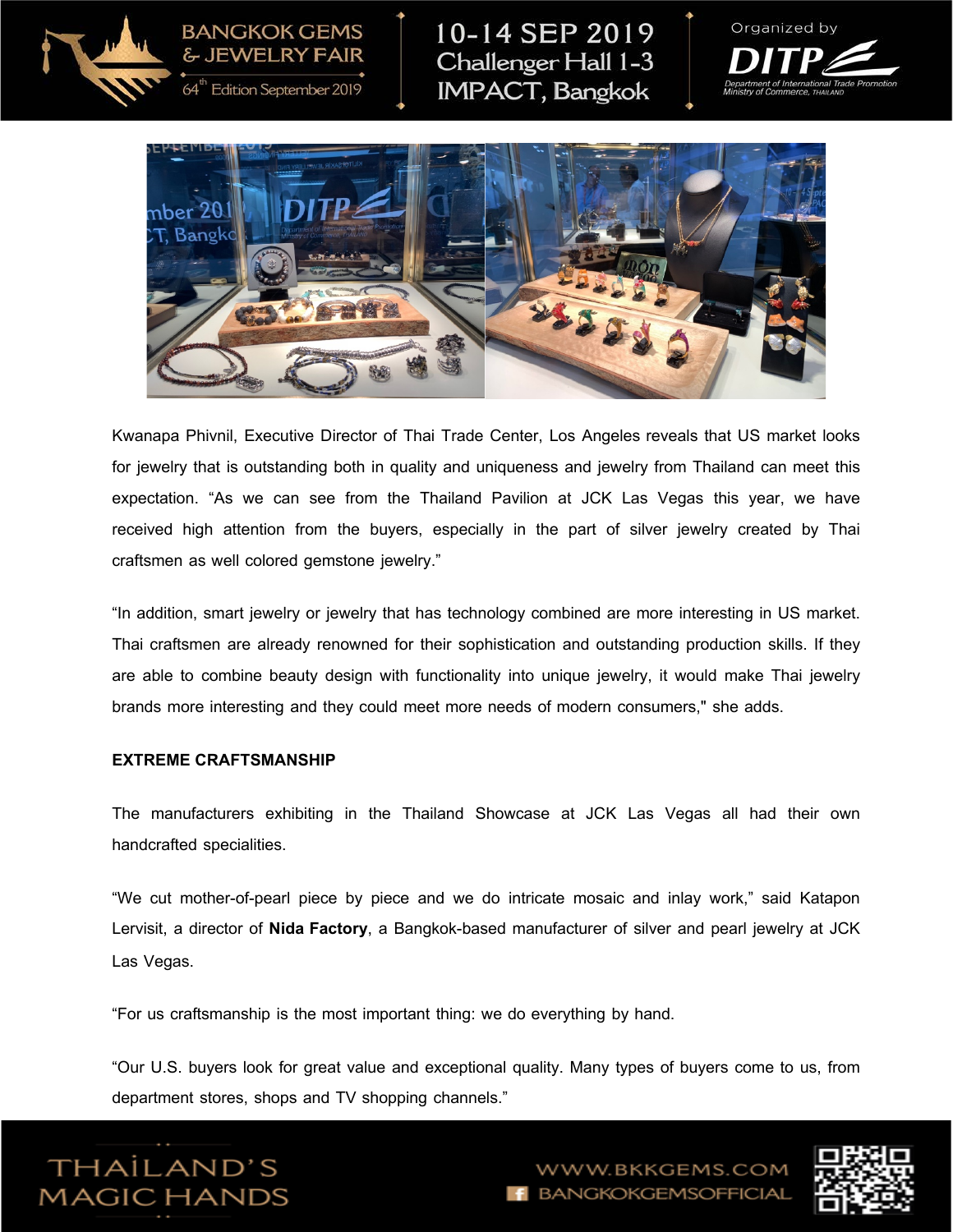

& JEWELRY FAIR

64" Edition September 2019



Silver jewelry from Thailand is a major U.S. import, accounting for \$553 million by value in 2018, up 9.3 percent from the previous year.

Another Thai exhibitor at JCK Las Vegas was **Formica (Th) Co,** which supplies silver jewelry and a wide variety of synthetic stones.

"Because of Thailand's reputation for craftsmanship, a lot of stones come to Thailand," said Alexander Lee, Formica sales executive.

"We get a lot of interest from buyers who are jewelry manufacturers located across the Americas wishing to produce color variety."

Bangkok-based **Bella Jewelry Factory** produces custom cut gemstones, crafted by around 15 artisans, set in gold and silver jewelry that is greatly in demand by U.S. jewelry designers.

"We work closely and very well with designers. We adapt to their requirements. Some 60 percent of Bella's production is sold to the United States," said Director Chaiyanan Suwanamas.

**Key Gems**, another JCK exhibitor, which prides itself on cutting gemstones by hand, is seeing buoyant U.S. demand for its 18-carat gold jewelry set with rubies and sapphires, said sales executive Sally Choksoontornlert.

Thailand is the number 1 source of polished rubies, sapphires, emeralds and other gemstones to the U.S. market, accounting for \$303 million by value in 2018, up 24.57 percent from the previous year.

**Vatana** has consistently sold its contemporary fine custom cut gem-set jewelry to the U.S. market, having exhibited at JCK every year for the past two decades, said company owner Theeravat Kanokkul.

He said he can supply gold jewelry, depending on a customer's requirements, in 18-, 14-, or 10-carat.

**Plan your business and leisure time when you visit Bangkok Gems and Jewelry Fair during September 10-14, 2019 at:<https://www.bkkgems.com/>**